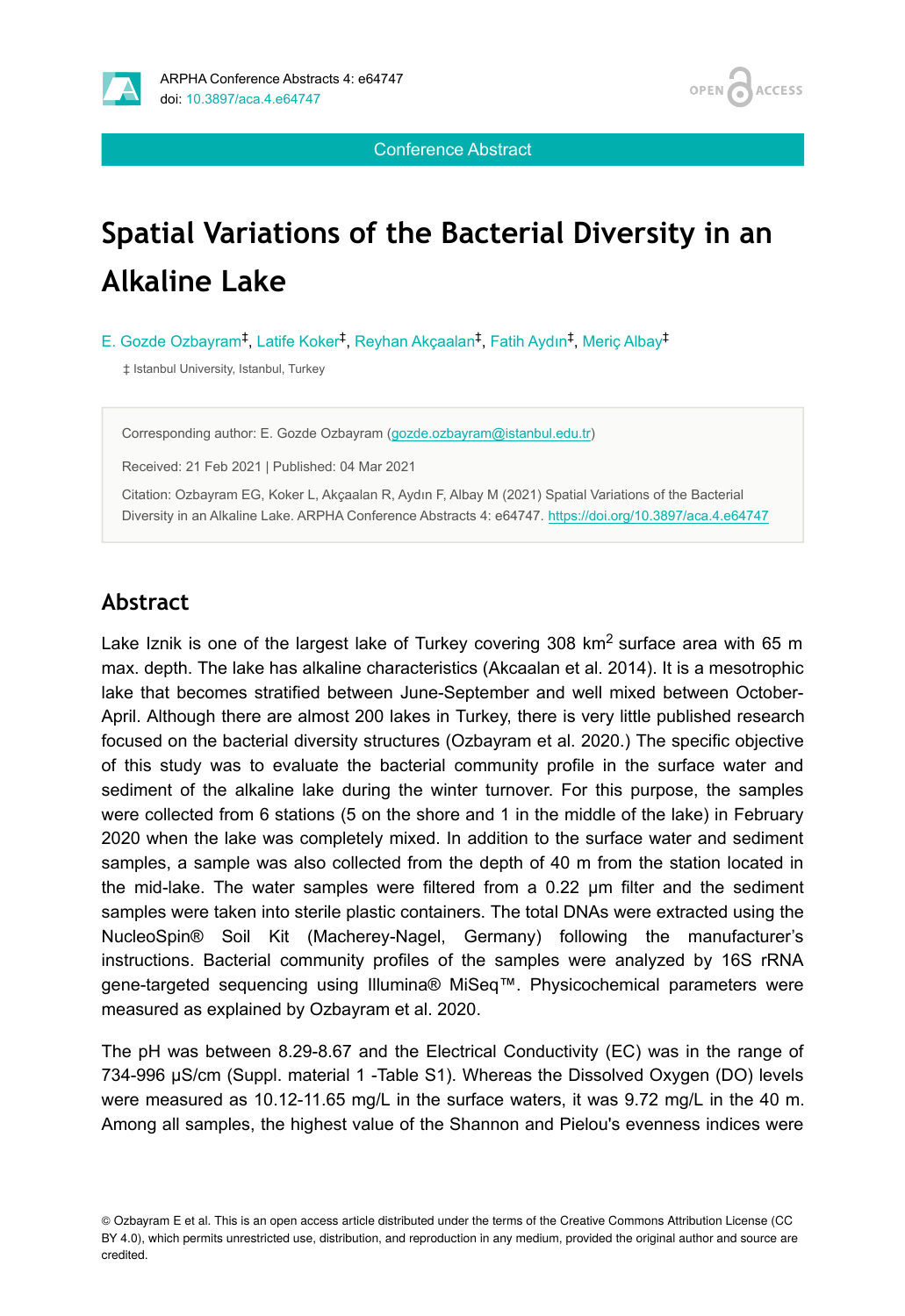calculated for the surface water sample collected from station 2 indicated a more evenly distributed and diverse bacterial community (Suppl. material 1-Table S2). Bacterial diversity patterns of the samples were presented at the phylum level in Figure 1. In compliance with the literature on freshwaters (Zhang et al. 2014), the community was dominated by Proteobacteria species, and higher abundances were determined in the sediment samples (ranged 40.4-50.0 %). Especially, Gammaproteobacteria, Deltaproteobacteria were the major classes of this phylum in the sediment. On the other hand, the composition of bacterial communities in water samples showed a difference in which Actinobacteria and Bacteroidetes (in particular, the order: Flavobacteriales) were also predominated the communities. However, the community profile slightly differed with depth (station 6). At the genus level, most of the reads were not assigned any genera. *Ilumatobacter*, *Fluviicola*, and *Flavobacterium* were represented 3.4-7.1% of the bacterial community of water samples. Fig. 1

|                           | <b>Water Samples</b> |           |           |           |           |           |                  | <b>Sediment Samples</b> |           |           |           |           |           |
|---------------------------|----------------------|-----------|-----------|-----------|-----------|-----------|------------------|-------------------------|-----------|-----------|-----------|-----------|-----------|
|                           | Station 1            | Station 2 | Station 3 | Station 4 | Station 5 | Station 6 | Station 6<br>40m | Station 1               | Station 2 | Station 3 | Station 4 | Station 5 | Station 6 |
| Acidobacteria             | 3.4                  | 3.61      | 3.33      | 3.72      | 5.31      | 4.52      | 3.31             | 6.23                    | 4.91      | 6.99      | 5.66      | 4.32      | 7.61      |
| Actinobacteria            | 16.97                | 11.25     | 17.73     | 15.72     | 21.03     | 22.11     | 20 33            | 8.34                    | 7.53      | 11.09     | 7.7       | 8.52      | 7.63      |
| <b>Bacteroidetes</b>      | 15.74                | 15.15     | 17.01     | 11.97     | 9.46      | 11.21     | 12.99            | 5.49                    | 6.85      | 7.01      | 5.69      | 7.72      | 3.92      |
| Chloroflexi               |                      | 3.63      | 2.74      | 3.37      | 3.22      | 3.12      | 3.1              | 6.52                    | 6.07      | 5.68      | 6.19      | 6.02      | 6.81      |
| Cvanobacteria/Chloroplast | 9.25                 | 7.12      | 6.75      | 5.57      | 2.65      | 2.51      | 3.96             |                         | 2.64      | 2.5       | 6.11      | 3.12      | 4.52      |
| Firmicutes                | 0.71                 | 3.03      | 0.87      | 5.08      | 2.29      | 2.59      | 1.16             | 2.42                    | 2.41      | 0.91      | 1.55      | 1.75      | 1.03      |
| Gemmatimonadetes          | 0.22                 | 0.27      | 0.15      | 0.28      | 0.83      | 0.75      | 0.62             | 0.2                     | 0.17      | 0.57      | 0.57      | 0.14      | 0.16      |
| Ignavibacteriae           | 0.42                 | 0.32      | 0.32      | 0.5       | 0.29      | 0.26      | 0.23             | 0.73                    | 1.08      | 1.27      | 0.84      | 0.72      | 1.09      |
| Planctomycetes            | 1.47                 | 1.12      | 1.14      | 1.16      | 1.27      | 1.56      | 0.95             | 0.52                    | 0.71      | 0.84      | 0.49      | 0.53      | 0.85      |
| Proteobacteria            | 30.92                | 38.33     | 33.21     | 35.53     | 34.71     | 34.73     | 35.74            | 44.64                   | 50.3      | 40.43     | 46.1      | 45.74     | 48.05     |
| Verrucomicrobia           | 3.54                 | 3.81      | 2.97      | 3.6       | 2.45      | 2.65      | 2.87             | 2.49                    | 2.64      | 9.05      | 2.85      | 2.51      | 3.14      |

#### Figure 1. doi

**Figure 1.** The relative abundance of bacterial phyla with a proportion of at least 0.5% in at least one sample.

Overall, due to the complete mixing conditions in the lake, there was a homogenization of the bacterial communities and the diversity patterns were quite similar in the water samples. In further studies, samples will be collected during the stratification and the community structures will be compared.

#### **Keywords**

Bacterial Diversity, 16S Amplicon Sequencing, Freshwater, Sediment, Surface water

#### **Presenting author**

Dr.E.Gozde Ozbayram

#### **Presented at**

1st DNAQUA International Conference (March 9-11, 2021)